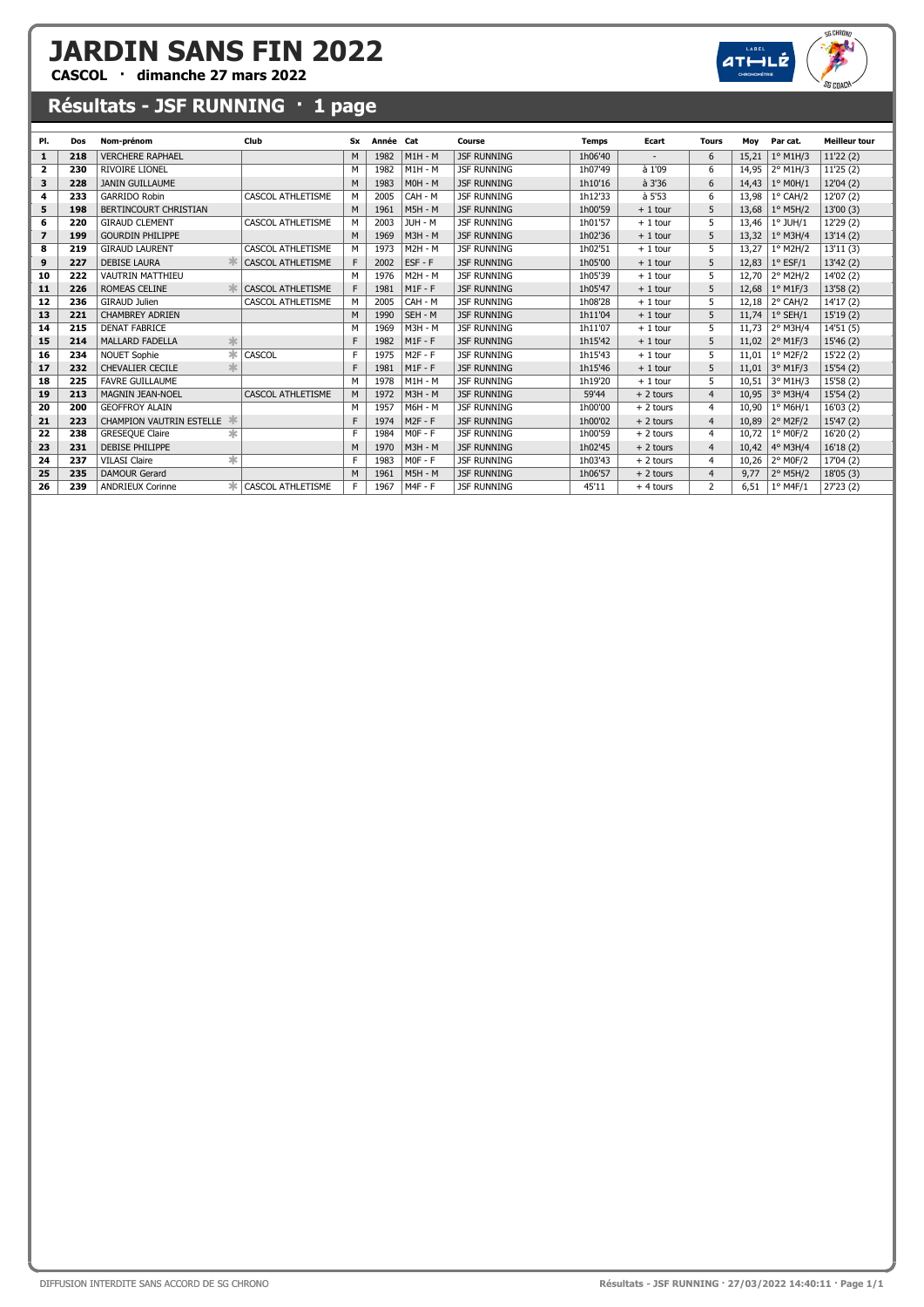CASCOL · dimanche 27 mars 2022

#### Résultats - Poussins (2011-2012) · 1 page

| PI. | Dos | Nom-prénom                | Club                     | <b>Sx</b> | Année Cat |           | Course               | Temps | Ecart          | <b>Tours</b> | Mov   | Par cat.   | <b>Meilleur tour</b> |
|-----|-----|---------------------------|--------------------------|-----------|-----------|-----------|----------------------|-------|----------------|--------------|-------|------------|----------------------|
| 1   | 193 | <b>BOUNIA CAMIL</b>       |                          | M         | 2011      | POH - M   | Poussins (2011-2012) | 5'43  |                |              | 15.74 | $1°$ POH/6 | 05'42(1)             |
|     | 202 | VANHOOVELS STAF           | CASCOL ATHLETISME        |           | 2011      | POH - M   | Poussins (2011-2012) | 5'44  | à 0'01         |              | 15.70 | $2°$ POH/6 | 05'43(1)             |
| 3   | 206 | RODRIGUEZ MATHEO          | CASCOL ATHLETISME        |           | 2012      | POH - M   | Poussins (2011-2012) | 6'28  | $a$ 0'45       |              | 13.92 | 3° POH/6   | 06'27(1)             |
| 4   | 210 | <b>GERY LINA</b><br>ale i | CASCOL ATHLETISME        |           | 2011      | POF-F     | Poussins (2011-2012) | 6'55  | à 1'12         |              | 13,01 | $1°$ POF/7 | 06'54(1)             |
| 5   | 229 | <b>IDALGO CELIA</b>       | CASCOL ATHLETISME        |           | 2011      | POF-F     | Poussins (2011-2012) | 7'05  | à 1'22         |              | 12.71 | $2°$ POF/7 | 07'04(1)             |
| 6   | 209 | <b>ROULON EMMA</b>        | CASCOL ATHLETISME        |           | 2011      | POF - F   | Poussins (2011-2012) | 7'09  | à 1'26         |              | 12.59 | 3° POF/7   | 07'08(1)             |
|     | 208 | <b>BOUVERANS HELOISE</b>  | CASCOL ATHLETISME        |           | 2012      | POF-F     | Poussins (2011-2012) | 8'13  | $a$ 2'30       |              | 10,95 | 4° POF/7   | 08'12(1)             |
| 8   | 201 | <b>BEAUPRE JULIA</b>      | CASCOL ATHLETISME        |           | 2011      | POF - F   | Poussins (2011-2012) | 8'23  | $a$ 2'40       |              | 10.74 | 5° POF/7   | 08'22(1)             |
| 9   | 217 | <b>DEVIDAL CLARA</b>      |                          |           | 2012      | $POF - F$ | Poussins (2011-2012) | 8'29  | $a$ 2'46       |              | 10,61 | $6°$ POF/7 | 08'28(1)             |
| 10  | 240 | ROUGIEUX Maxime           |                          |           | 2011      | POH - M   | Poussins (2011-2012) | 9'09  | à 3'26         |              | 9,84  | $4°$ POH/6 | 09'08(1)             |
| 11  | 203 | <b>DEGLAINE NILA</b>      | <b>CASCOL ATHLETISME</b> |           | 2012      | $POF - F$ | Poussins (2011-2012) | 9'28  | $\hat{a}$ 3'45 |              | 9,51  | 7° POF/7   | 09'27(1)             |

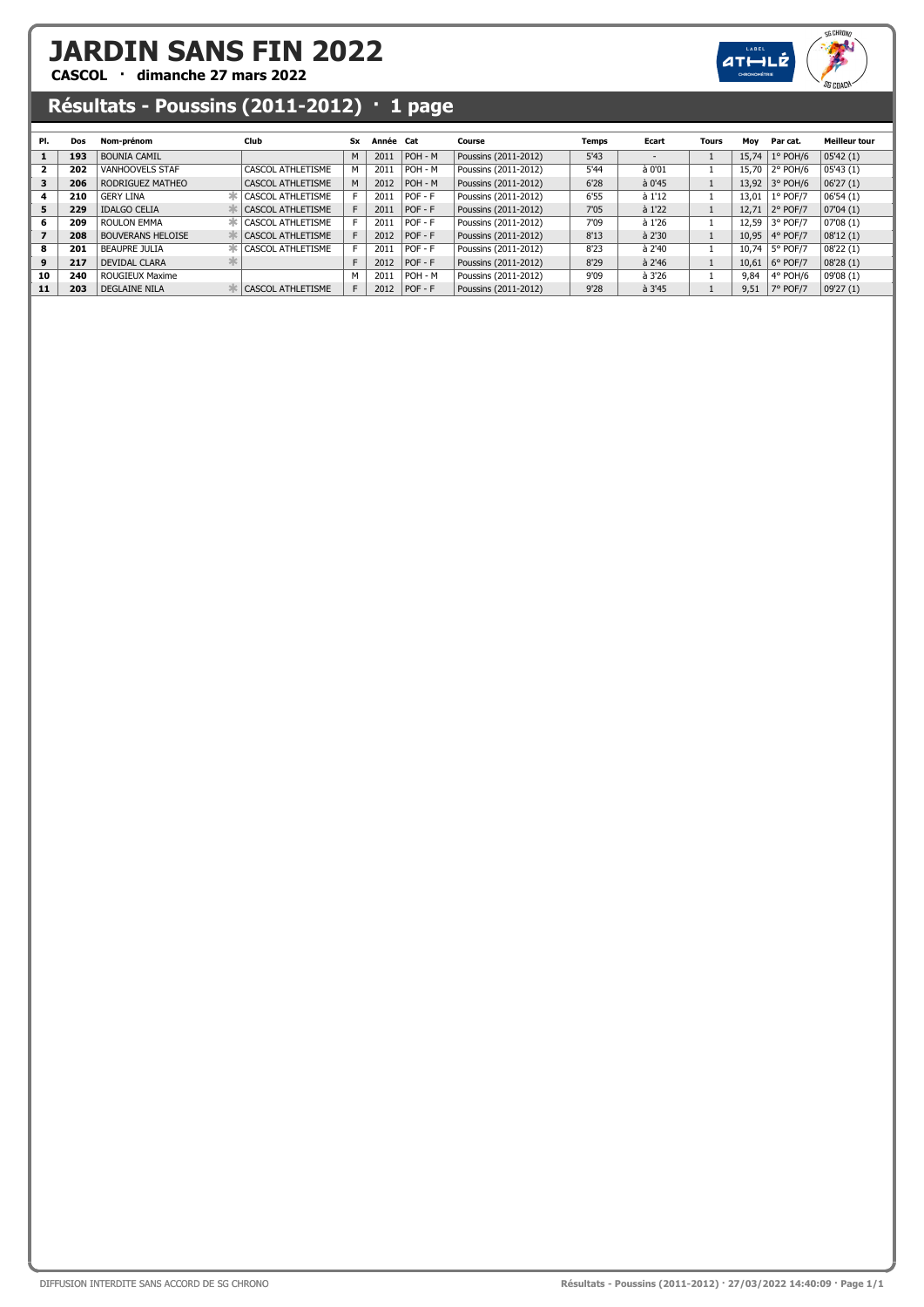CASCOL · dimanche 27 mars 2022

### er CHROA  $arHLE$

### Résultats - Benjamins (2009-2010) · 1 page

| PI. | Dos | Nom-prénom              | Club                     | Sx | Année Cat |                | Course                | Temps | Ecart  | <b>Tours</b> | Mov   | Par cat.                  | Meilleur tour |
|-----|-----|-------------------------|--------------------------|----|-----------|----------------|-----------------------|-------|--------|--------------|-------|---------------------------|---------------|
|     | 211 | <b>HABOUZIT VICTOR</b>  | CASCOL ATHLETISME        | M  | 2009      | BEH - M        | Benjamins (2009-2010) | 8'51  |        |              | 27.12 | $1°$ BEH/3                | 02'42(2)      |
|     | 195 | LEINEKUGEL-LE-COCQ LISE | CASCOL ATHLETISME        |    | 2010      | BEF-F          | Benjamins (2009-2010) | 9'48  | à 0'57 |              | 24.49 | $1°$ BEF/3                | 02'59(2)      |
|     | 224 | JACOUET ALICE           | <b>CASCOL ATHLETISME</b> |    | 2010      | $BEF - F$      | Benjamins (2009-2010) | 10'45 | à 1'54 |              | 22,33 | $2°$ BEF/3                | 03'27(2)      |
|     | 204 | SALLES CHARLIE          | CASCOL ATHLETISME        |    | 2010      | BEF-F          | Benjamins (2009-2010) | 13'28 | à 4'37 |              | 17.82 | 3° BEF/3                  | 05'01(2)      |
|     | 212 | <b>MAGNIN ELLIOT</b>    | CASCOL ATHLETISME        | M  |           | $2010$ BEH - M | Benjamins (2009-2010) | 13'28 | à 4'37 |              |       | 17,82   $2^{\circ}$ BEH/3 | 04'29(2)      |